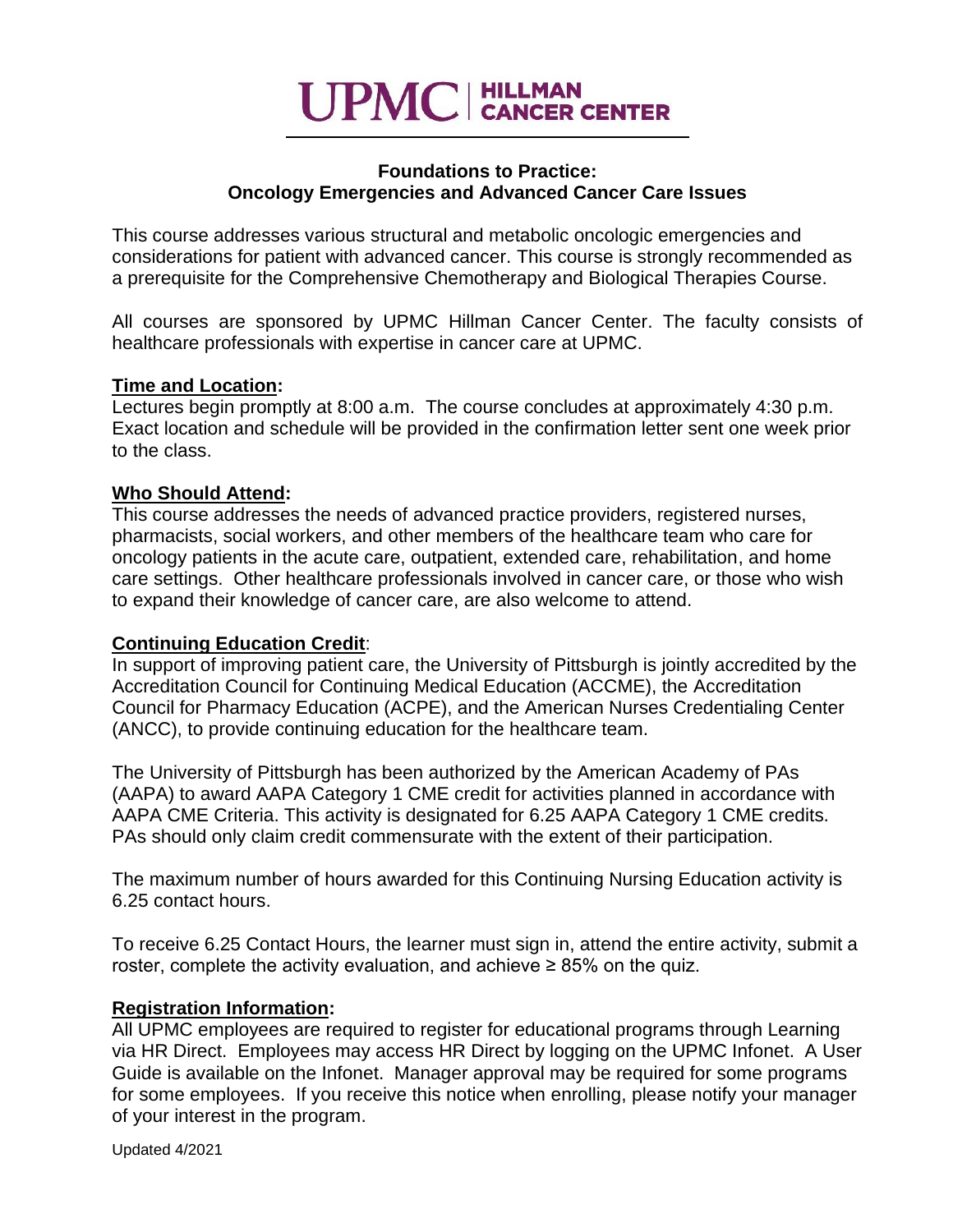Non-UPMC employees may register for the course by submitting a course registration form to the course director. Registration forms are located on the UPMC Hillman Cancer Center Professional Education Website [https://hillman.upmc.com/health-care](https://hillman.upmc.com/health-care-professionals/education/courses)[professionals/education/courses](https://hillman.upmc.com/health-care-professionals/education/courses)

The registration fee for this individual course is \$75. If registration is received for the entire Foundations to Practice Series, the total cost is \$300. The registration fee includes program materials. The fee is waived for employees of UPMC and UPMC affiliates.

Deadline for registration is one week before the course date.

## **Cancellation Policy:**

- If you cannot attend any course for any reason, you need to directly notify the course registrar by calling 412-623-3651 and leaving a voicemail message or by emailing Amy DiMaggio at dimaggioa@upmc.edu.
- The course schedule is not changed by school delays. For any adverse weather conditions, please use your best judgment.
- For class cancellations, an announcement will be available at 412-623-3651 and an email will be sent to class attendees.

The program sponsors reserve the right to make changes or cancel the program because of unforeseen circumstances.

## **Personal Accommodations**:

Please indicate any personal accommodations you may need for the program, such as sign language interpreter, large print conference materials, Braille conference materials, or other. Please call 412-623-3651 or email Amy DiMaggio at [dimaggioa@upmc.edu](mailto:dimaggioa@upmc.edu) two weeks prior to the program if you need any personal accommodations in order to participate.